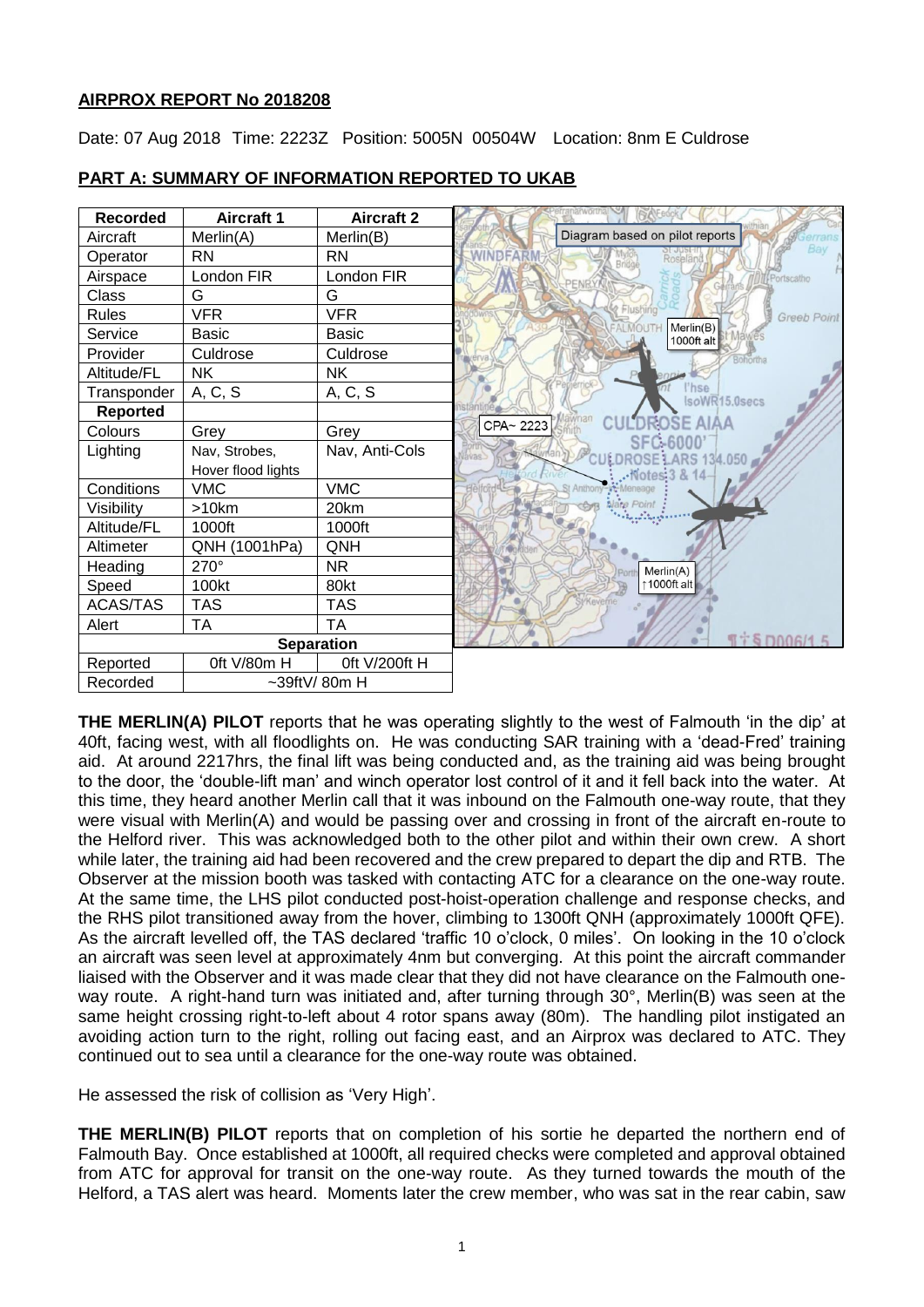an aircraft directly below them. The P1, who was sat in the left seat, was then able to see the other aircraft and directed the P2 to turn right. The other aircraft climbed to the same level and also turned right, but then manoeuvred to achieve safe separation. Once safe separation had been positively established, the aircraft was recovered to Culdrose without any further incident.

He assessed the risk of collision as 'Very High'.

**THE CULDROSE APP CONTROLLER** reports that although the Merlins were operating in Falmouth Bay under a Basic Service, they were dropping in and out of radar coverage due to being at low-level. Both pilots were aware of the other also operating in the area. Merlin(B) called exercise complete and requested inbound on the Falmouth route for recovery to Culdrose. At the time, this aircraft could be seen on the radar. The airfield details were passed and the pilot was told to standby whilst approval for transit on the one-way route was sought from the local controller, as per the Culdrose DAM. The local controller gave approval and this was passed to the Merlin pilot. Merlin(A) then called exercise complete in the Falmouth Bay area. At the time, this aircraft was not showing on the radar but, based on his position report, was believed to be about 7nm east of the previous Merlin. Merlin(A) called for recovery to Culdrose via the Falmouth route; again airfield details were passed and approval sought. Approval was given by the local controller and passed to the pilot. Merlin(B) then called visual with one below, which later transpired to be Merlin(A), and asked whether the two aircraft had been deconflicted because Merlin(A) had climbed directly in front of them. The controller advised that he couldn't see Merlin(A) on the radar and approval had been given for both aircraft to join the route. Merlin(B) was seen to take avoiding action. It transpired that Merlin(A) had given an inaccurate position report, and was 7nm west of his reported position, just in front of Merlin(B). No Airprox was reported on frequency, although there was a lot of breakthrough and poor comms. He noted that approval on the route does not constitute deconfliction with any other aircraft; approval on the route clears the aircraft to proceed in one direction, ensuring that nothing will be heading in the opposite direction, but multiple aircraft can use the route providing they are flying in the same direction. ATC may pass Traffic Information on how many aircraft are using the route to help pilot awareness, and this was done in this case.

He perceived the severity of the incident as 'Medium'.

**THE CULDROSE SUPERVISOR** reports that as the night flying DATCO, he was positioned in the VCR during the incident, therefore did not witness it. Having examined the ATC voice recordings he agreed with the controller's version of events, the VFR route was applied correctly.

# **Factual Background**

The weather at Culdrose was recorded as follows:

METAR EGDR 072150Z 27006KT 9999 FEW022 BKN040 15/12 Q1011 BLU TEMPO SCT022 WHT=

#### **Analysis and Investigation**

### **UKAB Secretariat**

 $\overline{\phantom{a}}$ 

The Merlin pilots shared an equal responsibility for collision avoidance and not to operate in such proximity to other aircraft as to create a collision hazard<sup>1</sup>. If the incident geometry is considered as converging then Merlin(A) pilot was required to give way to Merlin(B).<sup>2</sup>

#### **Occurrence Investigation**

A Culdrose OSI produced the diagrams at Figures 1-3 using data from the aircraft; the red track depicts the track taken by Merlin(A) C/S D14, and the Blue, Merlin(B) C/S D11. Note that the track points shown are not always synchronised with each other in time.

<sup>&</sup>lt;sup>1</sup> MAA RA 2307 – Rules of the Air, paragraphs 1 and 2, Avoidance of Collisions.

<sup>2</sup> SERA.3210 Right-of-way (c)(2) Converging.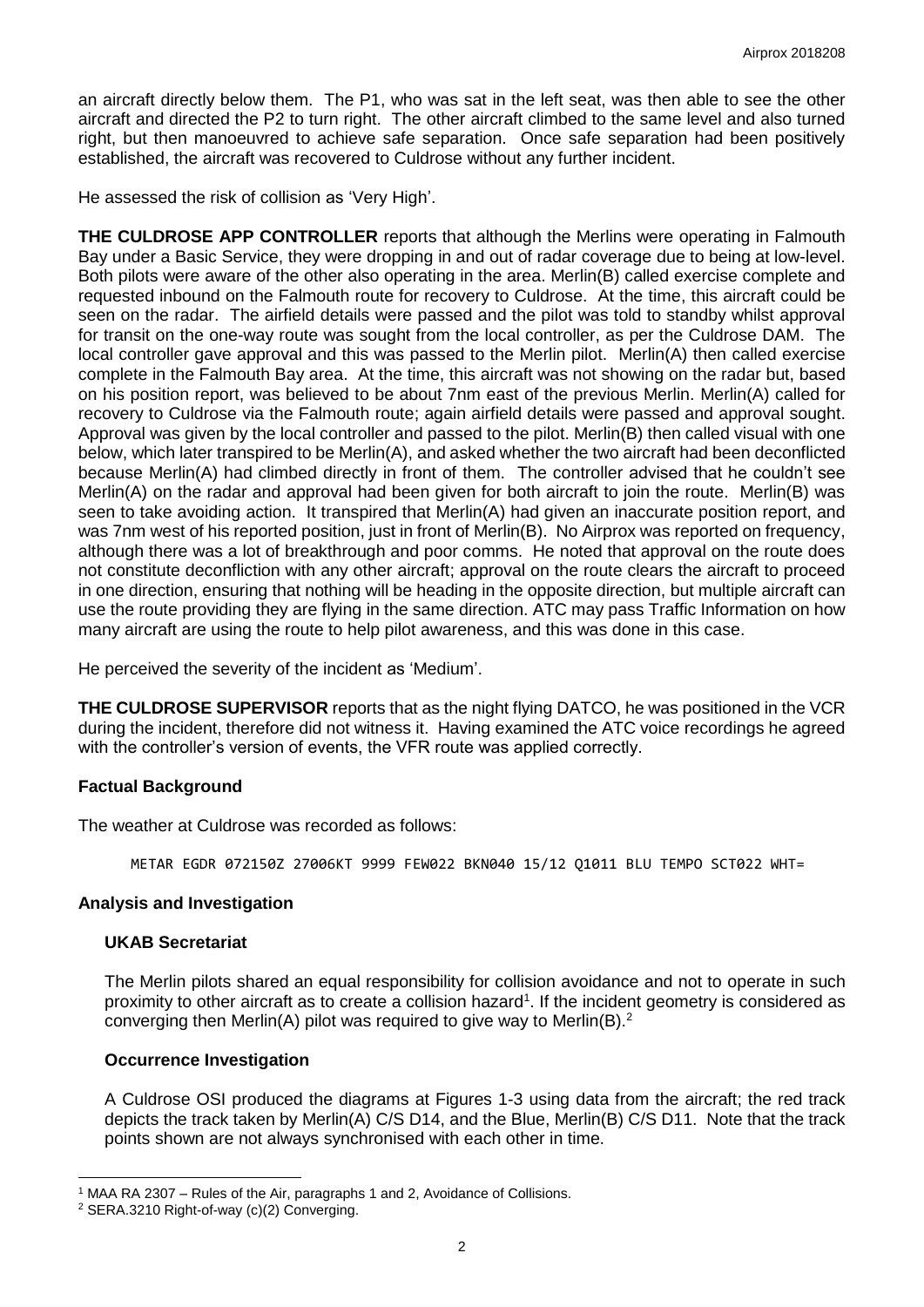

Figure 1. 2222:10 to 2222:30 showing initial crossing Point A (>800ft vertical separation)



Figure 2. 2222:20 to 2222:44 showing second crossing Point B (>800ft vertical separation)



Figure 3 – 2222:44 to 2223:30 showing CPA at third crossing Point C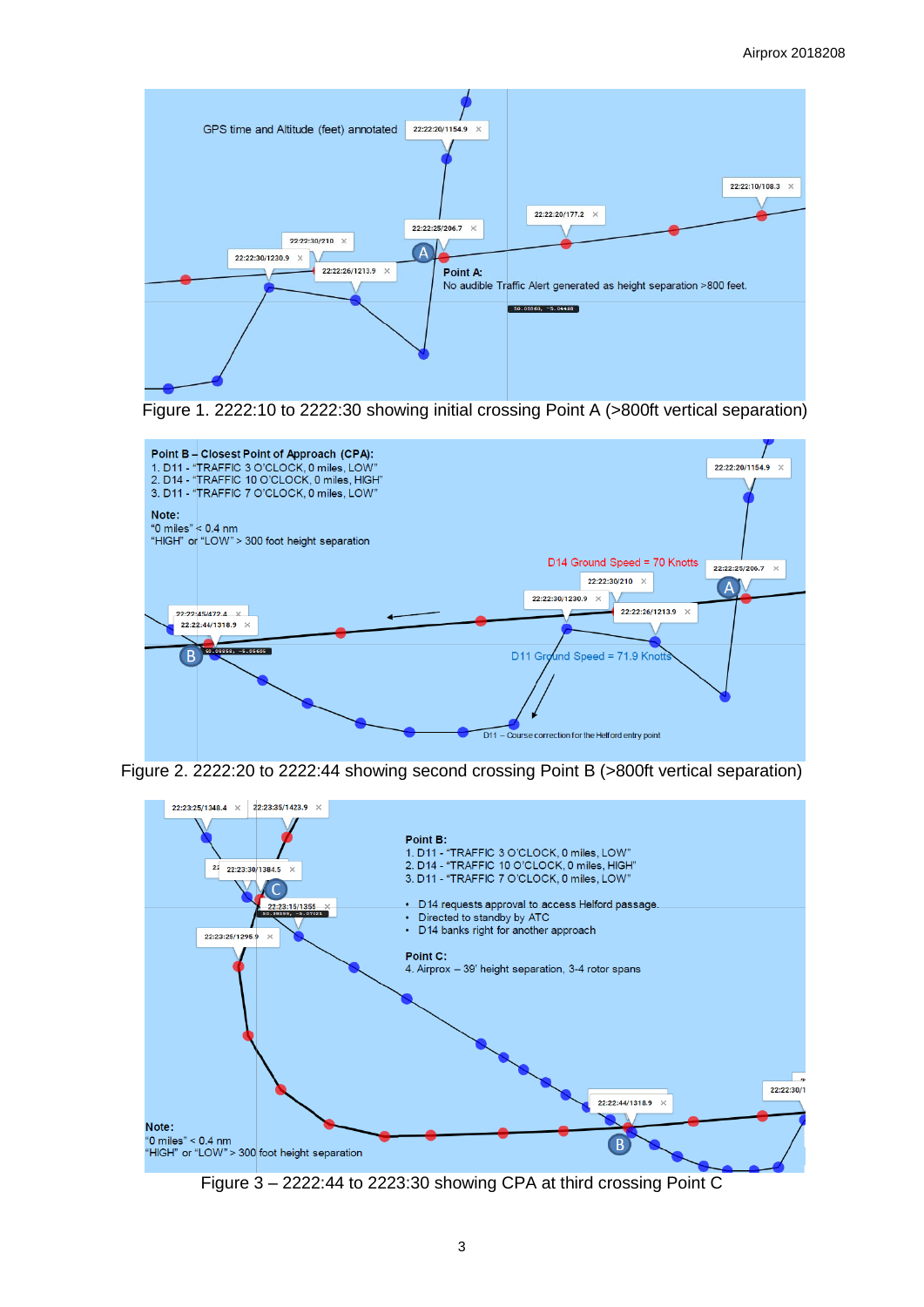The OSI proposed a number of causal factors in the incident. Although both crews had received TAS warnings, the pilots assumed the TAS had 'self-detected' which had been a common fault when the TAS was first installed, and is an on-going issue. Additionally, the TAS display unit was located on the lateral consoles in the cockpit (under the window, by the pilot's elbow) making it difficult to view, and therefore the crews were reliant on the aural warning, which could easily be lost in the busy cockpit environment. Furthermore, there was no policy within the Merlin fleet about how to respond to a TAS alert, and the crews did not double-press the TI selector for an aural update which would have given them updates on the TA.

Merlin(A) had limited fuel remaining and, because of an earlier delay for weapon loading training, had launched with 200kgs less fuel than originally expected. This, combined with the dropping of the dead-Fred dummy back into the water, meant that the aircrew were conducting 20min fuel checks which continuously predicted only 6mins fuel allowance above their minimum landing fuel which added to the crew's workload. Furthermore, a number of crew in both aircraft were undergoing night-currency checks prior to deployment the following week. The OSI highlighted that pressure to complete the checks to ensure currency, plus an increased workload, led to a lack of CRM in both aircraft during periods of the flights. Furthermore, because of the checks during night flying, some crew members exceeded their crew duty period.

Over the previous months, the Sqn had been suffering from a sustained period of minimal preparation and recovery time between tasking, which had previously been highlighted to the HQ. Consequently operational tempo had resulted in a lack of manpower and aircraft because maintainers were becoming fatigued and this was putting the Sqn under pressure to deliver the suitably qualified aircrew. Furthermore, supervision was stretched due to the Sqn being under pressure to prepare for the forthcoming deployment.

| No.           | Summary                                         | <b>Status</b> |
|---------------|-------------------------------------------------|---------------|
| 2018/8422/R1  | <b>Aircrew Education</b>                        | implemented   |
| 2018/8422/R16 | Review MHF lookout procedures                   | adopted       |
| 2018/8422/R5  | Supervision and flight authorisation procedures | implemented   |
| 2018/8422/R2  | <b>De-confliction Planning</b>                  | implemented   |
| 2018/8422/R3  | Aircrew currency                                | adopted       |
| 2018/8422/R4  | Night Flying - Aircrew Fatigue                  | implemented   |
| 2018/8422/R6  | Traffic Avoidance System - Design Review        | adopted       |
| 2018/8422/R7  | Traffic Avoidance System - Policy & Training    | adopted       |
| 2018/8422/R17 | <b>Safety Critical Roles</b>                    | adopted       |
| 2018/8422/R9  | <b>NVD Training Syllabus</b>                    | adopted       |
| 2018/8422/R10 | Review RNAS Culdrose DAM 3501                   | implemented   |
| 2018/8422/R11 | Review CSO 2112 (Use of CADS)                   | implemented   |
| 2018/8422/R12 | <b>Force Generation and Aviation Assurance</b>  | adopted       |
| 2018/8422/R13 | <b>Force Regeneration Periods</b>               | adopted       |
| 2018/8422/R15 | <b>Station Incident Response Timings</b>        | rejected      |

Figure 4. OSI Recommendations

The OSI made 15 recommendations (Figure 4), of which 14 have been implemented or adopted.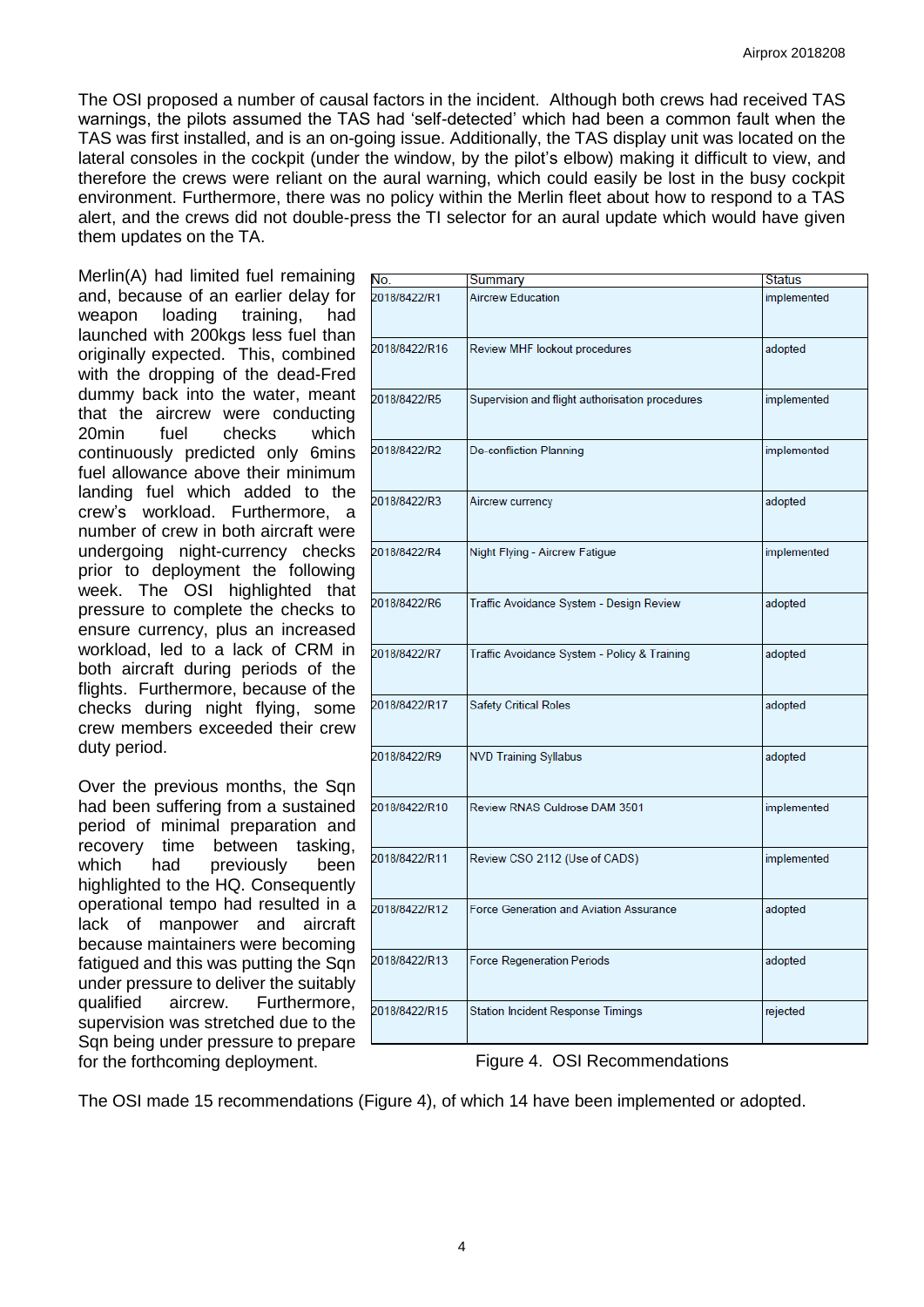# **Comments**

# **Navy HQ**

A thorough investigation into the Airprox was conducted citing the outcome as loss of safe separation of the 2 Merlins and the cause to be human factors-perception-situational awarenesshazard awareness:

*"Merlin (A) lost Situational Awareness of the location of Merlin(B) (he believed the other Merlin was 1min ahead and travelling down Helford river at 120 knots). On aural Traffic Advisory (TA), the pilot assumed TAS had self-detected. Additionally navigation lights from a third aircraft was seen at the 9 o'clock bearing approx 4nm away which potentially lead to confirmation bias."*

Both aircraft were under a Basic Service with Culdrose ATC and operating largely below radar coverage in the Falmouth Bay allocated areas and at the mouth of the Helford river. The Helford river operates a one-way system at night, and approval from the ADC via the radar controller is required, although this procedure is under review, it would not have changed the positioning of the aircraft in this Airprox.

Despite initially deconflicting their own recovery to the airfield to allow the aircraft astern to recover ahead, several factors including unfamiliar aircraft set up, mis-trust of the TAS TAs (due to early equipment issues and spurious contacts which have now been resolved<sup>3</sup>), workload due to multiple assessments and currency requirements as well as confirmation bias of another aircraft led to poor situational awareness resulting in the Airprox.

Several recommendations have been generated as a result of this Airprox, a few of which have already been implemented and the remainder are ongoing to address the causal factors found in this investigation to prevent re-occurrence.

#### **Summary**

An Airprox was reported when two Merlins flew into proximity in the Falmouth Bay area at 2215hrs on Tuesday 7<sup>th</sup> August 2018. Both pilots were operating under VFR in VMC, and both were receiving a Basic Service from Culdrose App.

# **PART B: SUMMARY OF THE BOARD'S DISCUSSIONS**

Information available consisted of reports from both pilots, transcripts of the relevant R/T frequencies, reports from the air traffic controllers involved and reports from the appropriate ATC and operating authorities.

Prior to looking at the actions of the crews, the RN Board member provided some background to the Airprox. The Sqn was undertaking a number of currency checks, and both aircraft had several crew members on board undergoing checks during the sortie. This had placed the crews under significant pressure as they attempted to achieve everything necessary to complete the checks.

The Board then looked at the actions of Merlin(A) crew and noted that they had come to the end of their sortie and were already low on fuel when the winchman dropped the dead-Fred dummy back into the water. The extra time taken to retrieve the dummy then put additional pressure on the pilots to return to Culdrose expeditiously. The RN member informed the Board that a few minutes prior to their climb, when Merlin(B) had called for recovery, the two crews had spoken on a squadron frequency and Merlin(A) pilot had agreed to maintain low-level until Merlin(B) had passed him. Having entered into this agreement, the Board could only conclude that with so much going on in the cockpit, Merlin(A) pilot

 $\overline{\phantom{a}}$ <sup>3</sup> Subsequent to the Board front-line operators confirmed that in fact the issues were still not resolved, and a number of DASORs have been submitted in recent months regarding TAS spurious alerts..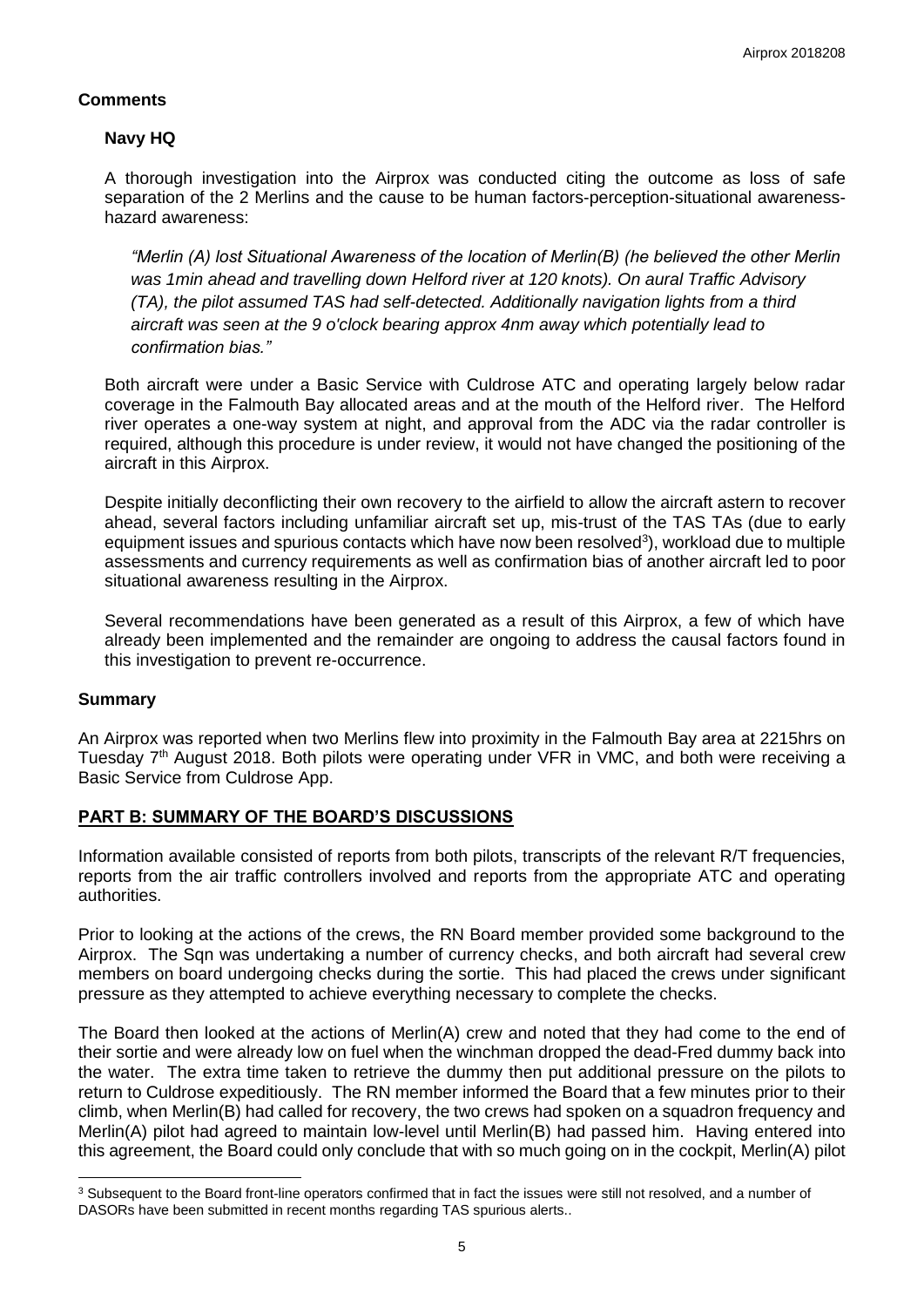had either become task focused and forgotten about Merlin(B); thought that Merlin(B) was ahead when its pilot had said they were visual with his aircraft and would be crossing in front and inbound on the Falmouth one-way route; or had misidentified another Merlin also operating in the bay as Merlin(B) (which the crew reported they had seen at 10 o'clock, range 4nm, when the TAS had alerted at Point B on the OSI diagrams). [UKAB Note: subsequent to the Board meeting, the Merlin(A) pilot confirmed that he had formed the mental picture that Merlin(B) was well ahead as a result of its pilot informing him that they were visual and crossing ahead].

For their part the Merlin(B) crew were also working hard, and also had various currency checks being completed on crew members. Furthermore because of an unserviceable digital display in the rear of the aircraft, the pilot had the settings on his digital map display set to those normally adopted by the aircrewman; this was an unfamiliar setting for the pilot which led him to slow down on recovery to regain his situational awareness. Subsequently, his turn to position for the recovery on the one-way route took longer than would normally be expected, which may have been why Merlin(A) had assumed he had already passed. The Board were told that the crews were not operating with NVGs and that an additional tool used by the maritime fleet for situational awareness, an i-band transponder, was not working on Merlin(A), again contributing to a loss of situational awareness for Merlin(B).

The Board noted that the OSI had commented that the TAS display within the Merlin was located such that it was difficult to view, and pilots relied only upon audible Traffic Alerts, which in this case would be provided when another aircraft was less than 30 secs away. Although the OSI had stated that Merlin(A) pilot thought the TAS was self-detecting, subsequent information from him highlighted that in fact he believed it was reporting on another Merlin that he could see 4nms away and that it was giving him inaccurate information. In a busy cockpit environment, the alerts could easily be overlooked (hearing is one of the first senses to degrade when humans are under pressure) and in this case the crews had discounted the warnings anyway because they believed that the TAS was self-detecting or giving inaccurate information. The OSI also highlighted that the actions on how to respond to a TAS alert was not sufficiently robust, with crews provided with detailed information on how the TAS works, but not what to do once it had alerted.

There then ensued a prolonged debate amongst the Board members about the overall context of the incident and the multiple factors that had led up to the incident. Fundamentally, members did not feel that enough attention had been given by all the crews and supervisors as to the likely conflictions that might occur during the aircrafts' night recoveries. Members with considerable military night flying experience commented that a robust night-flying recovery system should entail specific gate-time windows for the one-way route for each aircraft, with unallocated 'Rolex' windows being interspersed for contingencies such as delayed departures etc. Noting also that the Merlin(A) i-band transponder was not working, some members wondered whether there were other systems available to the pilots to provide situational awareness, not least being positive deconfliction through the use of radio calls as they approached a 'gate' location. They were heartened to hear that the RN had since instigated a new booking and numbering system for the areas of Falmouth Bay to ensure that in future crews would be aware of exactly where other aircraft were operating. Members noted that in this incident ATC had been unable to help the pilots with their situational awareness because the aircraft were intermittently displaying on their radar. They also noted that Merlin(A) had given ATC an inaccurate estimation of position which had led ATC to think that the aircraft were well separated; likely due to in-cockpit workload within Merlin(A), this highlighted the need for pilots to ensure that position reports were as accurate as possible when operating in what was effectively an uncontrolled environment. Short of simply ensuring that no aircraft were routing in the opposite direction down the one-way route, some members wondered what the value was of ATC's involvement in the recovery process if they were not providing any sequencing for multiple aircraft using the route; there was no restriction on aircraft routing the same way. One member with previous ATC experience at Culdrose recalled that a radar head had once been positioned such that it provided coverage of the Falmouth Bay area which, had it still existed, would have allowed the controller to see where the two Merlins were when they called up; but unfortunately this radar head had since been decommissioned.

The Board concluded that, fundamentally, this Airprox was a classic example of how a number of factors all lined up in the classic 'Swiss cheese' model: the crews had been under pressure to complete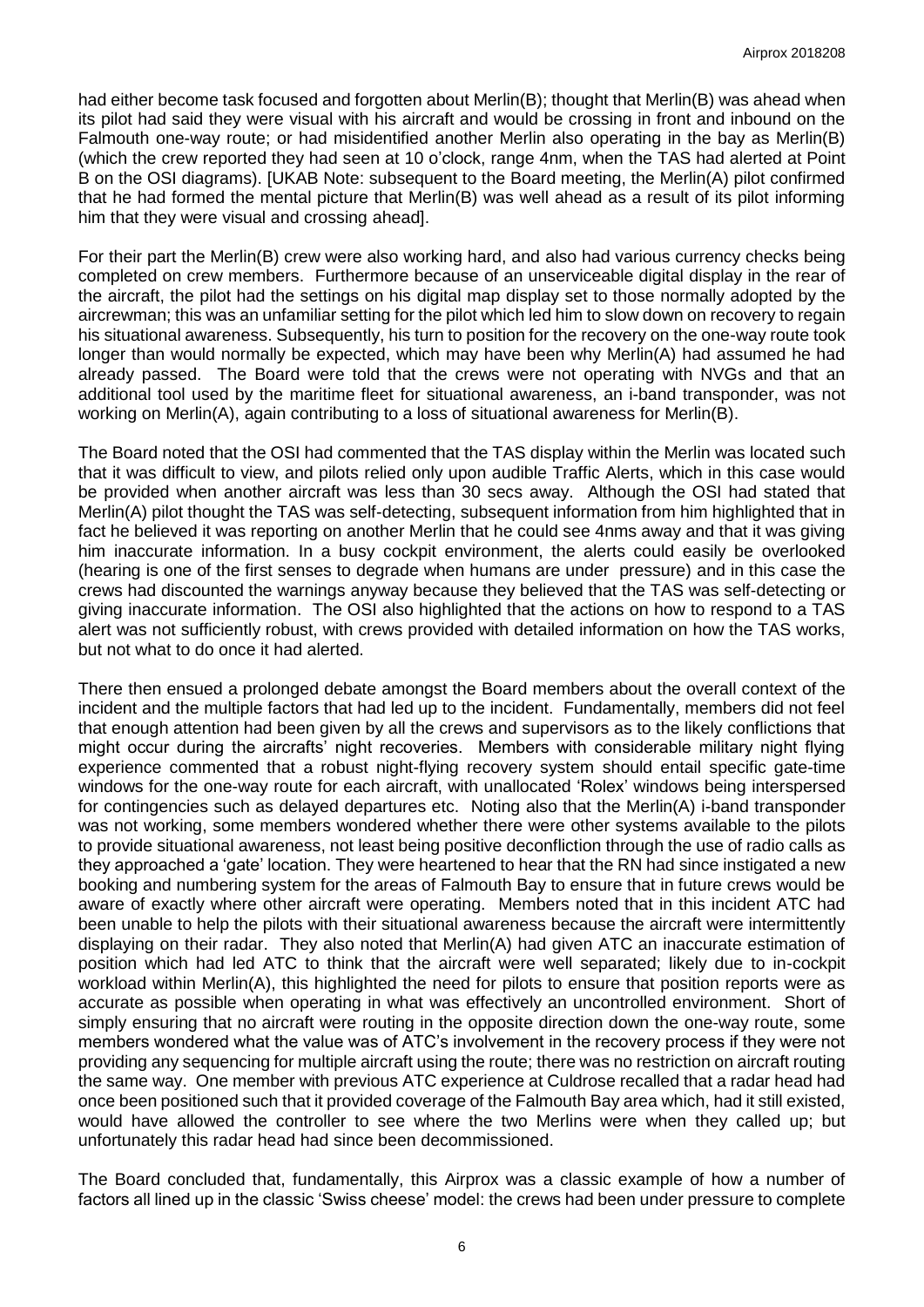their tasks prior to deployment; Merlin(A) was short of fuel; Merlin(A) was further delayed on recovery by having to re-retrieve the dummy; Merlin(A) pilot had given an inaccurate position estimate; Merlin(B) was slower during recovery than normal; ATC had no radar coverage of Falmouth Bay; the recovery deconfliction plan was not robust; the TAS display was in a poor location within the cockpit; Merlin(A)'s i-band transponder was unserviceable; Merlin(B)'s pilot was using an unfamiliar display setup; and Merlin(A)'s pilot likely lost situational awareness on Merlin(B) due to task focus or misperception of Merlin(B)'s actual position. Ultimately, much of this was a result of the crews trying to do too much in one sortie, and the Board wondered what role Sqn supervision had taken in the oversight of the night's activities.

Finally, the Board looked at the cause and risk and, in reviewing the 2 aircraft tracks prior to CPA, concluded that the 2 aircraft had been on converging headings for upwards of 20-25 secs as Merlin(A) pilot had turned and climbed towards Point C. As such, with Merlin(B) on his right, it was for Merlin(A) pilot to give way. Some members thought that the cause was simply the effective non-sighting by both pilots, but the majority agreed that, notwithstanding a plethora of contributory factors, ultimately Merlin(A) pilot had climbed into confliction with Merlin(B) which he knew at least was operating somewhere near the recovery route at 1000ft. Principle amongst the contributory factors were: Merlin(A) crew were tasked focused to the detriment of look-out and situational awareness; the TAS display in the Merlin was not located in an appropriate position; the Merlin TAS procedures were ambiguous; and Merlin(A) crew perceived the valid TAS alert as a false alert. In assessing the risk the Board agreed that there had been a serious risk of collision, and that providence had played a major part in events; risk Category A.

The Board commented that the OSI had been very thorough and had made a number of recommendations. Accordingly, although ordinarily they would have made recommendations with regard to the TAS procedures and particularly the unsuitability of the TAS display location, because this had already been covered by OSI recommendations there was little point in repeating them. The RN member confirmed that the RN was actively pursuing resolutions to these OSI recommendations.

# **PART C: ASSESSMENT OF CAUSE AND RISK**

| Cause:                       | Merlin(A) pilot climbed into conflict with Merlin(B).                  |
|------------------------------|------------------------------------------------------------------------|
| <b>Contributory Factors:</b> | 1. Merlin(A) crew was task focused to the detriment of lookout and SA. |
|                              | 2. The TAS display was not located in an appropriate position.         |
|                              | 3. The Merlin TAS procedures were ambiguous.                           |
|                              | 4. The Merlin(A) crew perceived the valid TAS alert as a false alert.  |
| Degree of Risk:              | Α.                                                                     |

#### Safety Barrier Assessment<sup>4</sup>

In assessing the effectiveness of the safety barriers associated with this incident, the Board concluded that the key factors had been that:

# **Flight Crew:**

 $\overline{\phantom{a}}$ 

**Regulations, Processes, Procedures, Instructions and Compliance** were assessed as **partially effective** because there was a lack of robust TAS procedures for the Merlin.

<sup>4</sup> The UK Airprox Board scheme for assessing the Availability, Functionality and Effectiveness of safety barriers can be found on the **UKAB Website**.